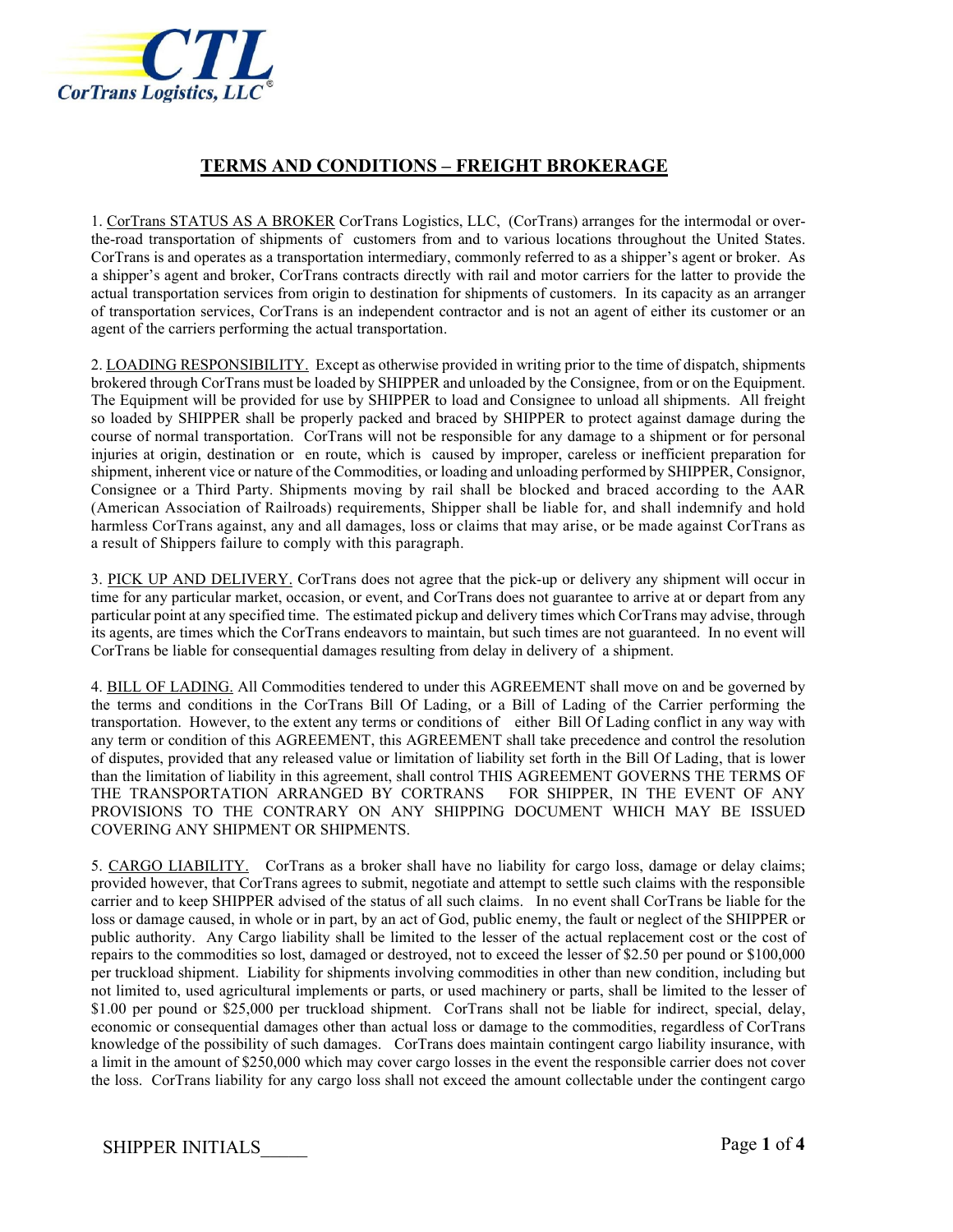

liability policy. UNLESS OTHERWISE AGREED TO IN WRITING, CorTrans SHALL NOT BE LIABLE FOR ANY LOSS OR DAMAGE INCURRED IN MEXICO.

Where permitted under applicable law, and subject to the following requirements, SHIPPER may arrange for and pay for cargo insurance. CorTrans accepts no responsibility for or liability to, and the shipper and consignee waive, release, and discharge CorTrans from, SHIPPER's or consignee's failure to comply with the terms and conditions of the cargo insurance policy. Policy terms and conditions apply and are available upon request, which terms and conditions include without limitation, the limits and conditions described herein. The insurance covers the shipment against risks of physical loss or damage from most external causes, subject to certain exclusions. The amount of insurance requested (in whole dollars) should be equal to the value of the shipment (lesser of replacement cost or sales price) plus insurance, and the freight charges. A premium per \$100.00 of insurance requested will be charged and billed. Advance arrangements must be made for insurance coverage; such request must be made by SHIPPER and accepted by CorTrans in writing. Any amount of insurance requested in excess of the maximum allowed in these terms is null and void, and the acceptance by CorTrans for carriage of any shipment with an insurance amount in excess of the allowed maximum does not constitute a waiver of this maximum. Cargo insurance is not available for all shipments; SHIPPER should contact CorTrans for more information and exclusions.

## 6. CLAIMS.

- a. Claims for damaged shipments must be made in writing within 60 days of ship date. Notification of concealed damage must be made within 24 hours of receipt. Original shipping cartons and contents must be retained by consignee for inspection. Claims for overcharges must be presented within 60 days of the shipping date.
- b. No loss or damage claim will be processed until all Transportation charges have been paid. Claimants may not deduct the amounts of pending claims from any charges owed to CorTrans, and Shipper waives any and all rights, including any statutory or common law rights, to set off the amount of any claim against charges owed to CorTrans.
- c. All claims for loss or damage are subject to proof of value, documentation of which shall be provided by Claimant at the time such claim is made.

7. INSURANCE. During the term of this AGREEMENT, CorTrans shall carry and maintain public liability and property damage insurance, or obtain self-insurance as authorized by federal law, in such amounts and in such manner as may be required by law.

8. NON-ALTERNATION. Both SHIPPER and CorTrans agree that any shipments tendered to CorTrans under the terms of this AGREEMENT shall be subject to rates provided in CorTrans common tariffs, unless CorTrans and SHIPPER have entered into a separate written agreement providing other such rates.

9. PROVISIONS FOR PAYMENT. As full compensation for the services provided by CorTrans, SHIPPER shall pay CorTrans in accordance with the rates and charges provided in APPENDIX A herein except as hereinafter provided. When CorTrans and SHIPPER shall both agree, the transportation charge for any shipment(s) may be an amount agreed upon by both parties different from that shown in APPENDIX A. If both parties agree to a special rate, such rate shall be reduced to writing and signed by both parties prior to the shipment pick-up in order to become binding. Signed written agreements may be transmitted between the parties electronically or by U.S. Mail. This procedure satisfies the requirements of a written agreement for change in rates, as provided in the AGREEMENT. All invoices (freight bills) are due and payable within thirty (30) days from date of invoice.

- a. All invoices more than ten  $(10)$  days in arrears shall bear interest at the rate of two percent  $(2%)$  per month or the highest rate permitted by law, whichever is less, from the date due until paid.
- b. SHIPPER agrees to pay all collection expenses, including reasonable attorney's fees, as and when incurred or paid by CorTrans.
- c. All transportation charges are to be paid in full. No deductions from transportation charges are to be made for loss or damage or for billing error on other shipments.

SHIPPER INITIALS Page 2 of 4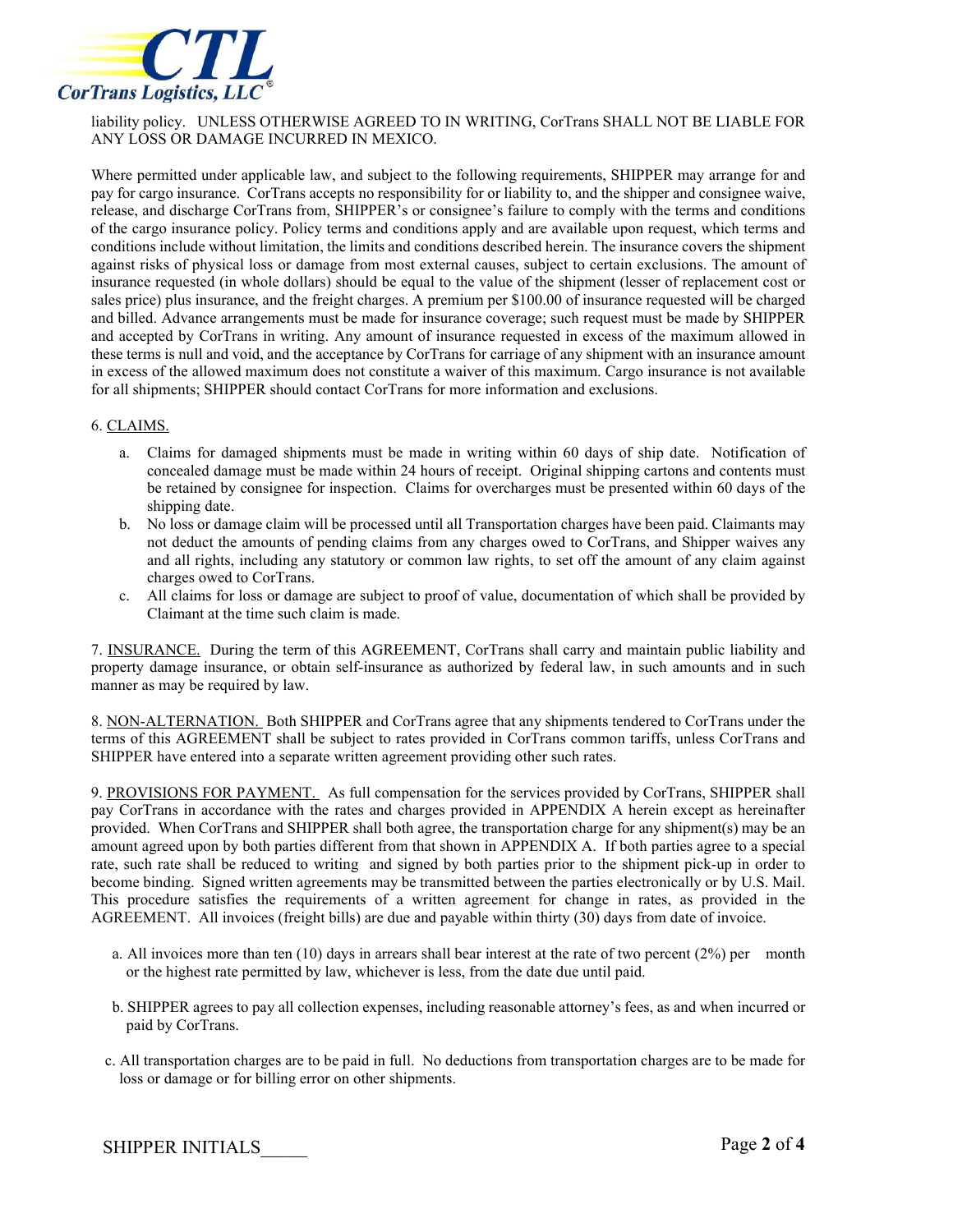

10. WAIVER. CorTrans and SHIPPER expressly waive any and all rights and remedies allowed under 49 U.S.C. Section 14101, et. seq. to the extent that such rights and remedies conflict with this AGREEMENT.

11. INDEMNIFICATION. Except as otherwise provided herein, each party hereto shall indemnify and hold harmless the other party hereto from and against all loss, damage, fines, expense (including reasonable attorney fees), actions and claims for injury to persons (including injury resulting in death) and damage to property, caused by the negligent acts or omissions of such party, its agents or employees.

12. FORCE MAJEURE. Neither CorTrans nor SHIPPER shall be liable one to the other for default in the performance or discharge of any duty or obligation under this AGREEMENT where caused by an Act of God, or the public enemy, war conditions, governmental interference, regulations or actions, embargoes, fires, floods, labor disorders, closing of the public highway, or without construing the foregoing as words of limitation, any other cause beyond CorTrans or SHIPPER's control.

## 13. DEFAULT

- a. Any of the following events shall constitute a default hereunder:
	- 1. failure of SHIPPER or CorTrans to pay when due and payable any payment or charges during the term of AGREEMENT; or
	- 2. failure by any party to perform, keep or observe any term, provision, warranty or condition contained in this AGREEMENT unless otherwise excused.
- b. If either party to this AGREEMENT fails to correct a default hereunder within fifteen (15) days after written notice to do so, the party serving such notice may unilaterally terminate this AGREEMENT forthwith. Waiver of any default shall not be construed as a waiver of either a subsequent of continuing defaults. Termination of this AGREEMENT shall not affect a party's liability by reason of any act, default or occurrence prior to such termination.

14. RELATIONSHIP OF THE PARTIES. The relationship between CorTrans and SHIPPER under this AGREEMENT shall be that of independent contract. Nothing contained in this AGREEMENT shall be deemed to constitute a relationship of agency, joint venture, partnership or any relationship other than that specified.

15. HAZARDOUS MATERIAL TRANSPORATION: SHIPPER shall provide CorTrans with advance written notice of the proper shipment of any hazardous material, as that term is used and defined in the Hazardous Material Transportation Act, 49 U.S.C. Section 15101, et. seq., ("Hazardous Material"). Prior to the proposed transportation, SHIPPER shall provide CorTrans with a current Material Safety Data Sheet for the hazardous material shipment. SHIPPER shall indemnify, defend and hold harmless CorTrans and its officers, employees, agents, and insurers against all claims, liabilities, losses, fines, reasonable attorney fees and other expenses arising out of or contact with exposure to or release of any Hazardous Material, including without limitation, fines or expenses related to the removal of treatment of Hazardous Material or any other remedial action pertaining to the Hazardous Material under federal or state law, if (1) SHIPPER fails to provide the notice required by this provision prior to tendering the Hazardous Materials to CorTrans, (2) the contact, exposure or release resulted from the improper packaging or loading or other acts of omissions of the SHIPPER, it's employees or agents, or (3) the contact, exposure or release occurred subsequent to the transport of the Hazardous Material.

16. COMPLIANCE WITH LAW. CorTrans shall comply in all material respects with all federal, state and municipal laws and regulations relating to the transportation of the Commodities covered by this AGREEMENT and shall indemnify and save SHIPPER harmless from any and all penalties or other liability arising from violations of said laws and regulations.

17. GENERAL.

SHIPPER INITIALS Page 3 of 4